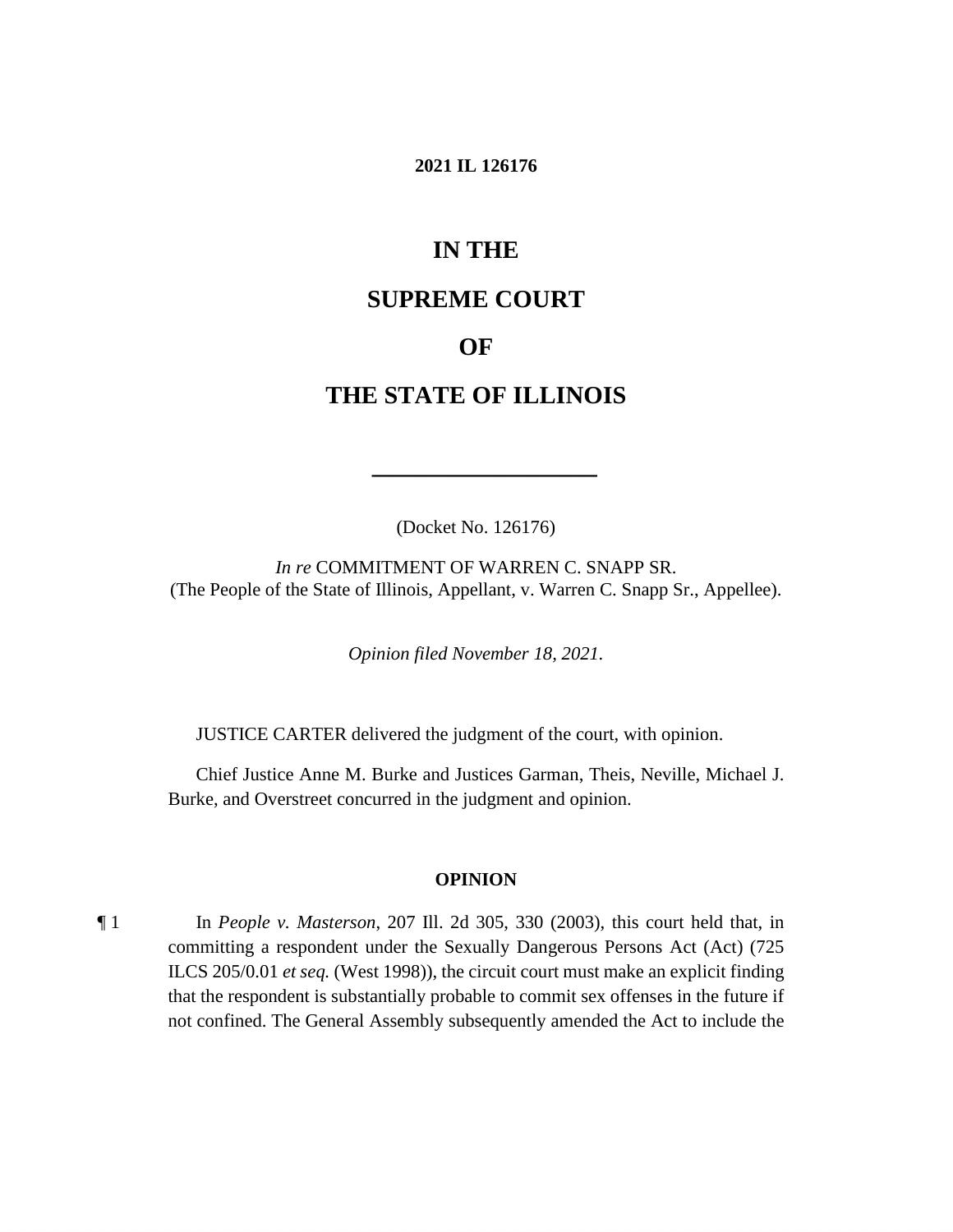required element of a substantial probability to reoffend within the statutory definition of a sexually dangerous person (see Pub. Act 98-88, § 5 (eff. July 15, 2013) (adding 725 ILCS 205/4.05)). Given the amendment to the statute, we hold that the General Assembly has eliminated the requirement set forth in *Masterson* of a separate explicit finding by the circuit court that the respondent is substantially probable to reoffend if not confined. We, therefore, reverse the appellate court's judgment in this case requiring the explicit finding under *Masterson*. 2020 IL App (3d) 190024.

### ¶ 2 BACKGROUND

- ¶ 3 In 1973, respondent Warren C. Snapp Sr. pleaded guilty to three counts of indecent liberties with a child and was sentenced to a term of 4 to 12 years' imprisonment. In 1992, respondent pleaded guilty to aggravated criminal sexual abuse and was sentenced to four years' imprisonment.
- ¶ 4 In 1997, after respondent was again charged with aggravated criminal sexual abuse, the State filed a petition seeking his commitment under the Sexually Dangerous Persons Act (725 ILCS 205/0.01 *et seq.* (West 1998)). Following a jury trial, respondent was found to be a sexually dangerous person and committed to the Department of Corrections. In 2004 and 2007, respondent filed applications for recovery (725 ILCS 205/9 (West 2004)), seeking release from his civil commitment. Both of those applications were denied following trial.
- bench trial was eventually held in 2018, after respondent waived his right to a jury ¶ 5 In 2010, respondent filed the application for recovery at issue in this appeal. The resolution of respondent's application was delayed for several years, and a trial.
- ¶ 6 At the bench trial, Dr. Kristopher Clounch, a clinical psychologist, testified that he evaluated respondent to determine whether he was still a sexually dangerous person. Based on his evaluation, Dr. Clounch diagnosed respondent with pedophilic disorder, sexually attracted to both females and males, nonexclusive type. Dr. Clounch testified that individuals with pedophilic disorder "will continue to have that sexual arousal to children for the remainder of their life." Respondent's probability of reoffending was assessed using two risk assessment tests, the Static-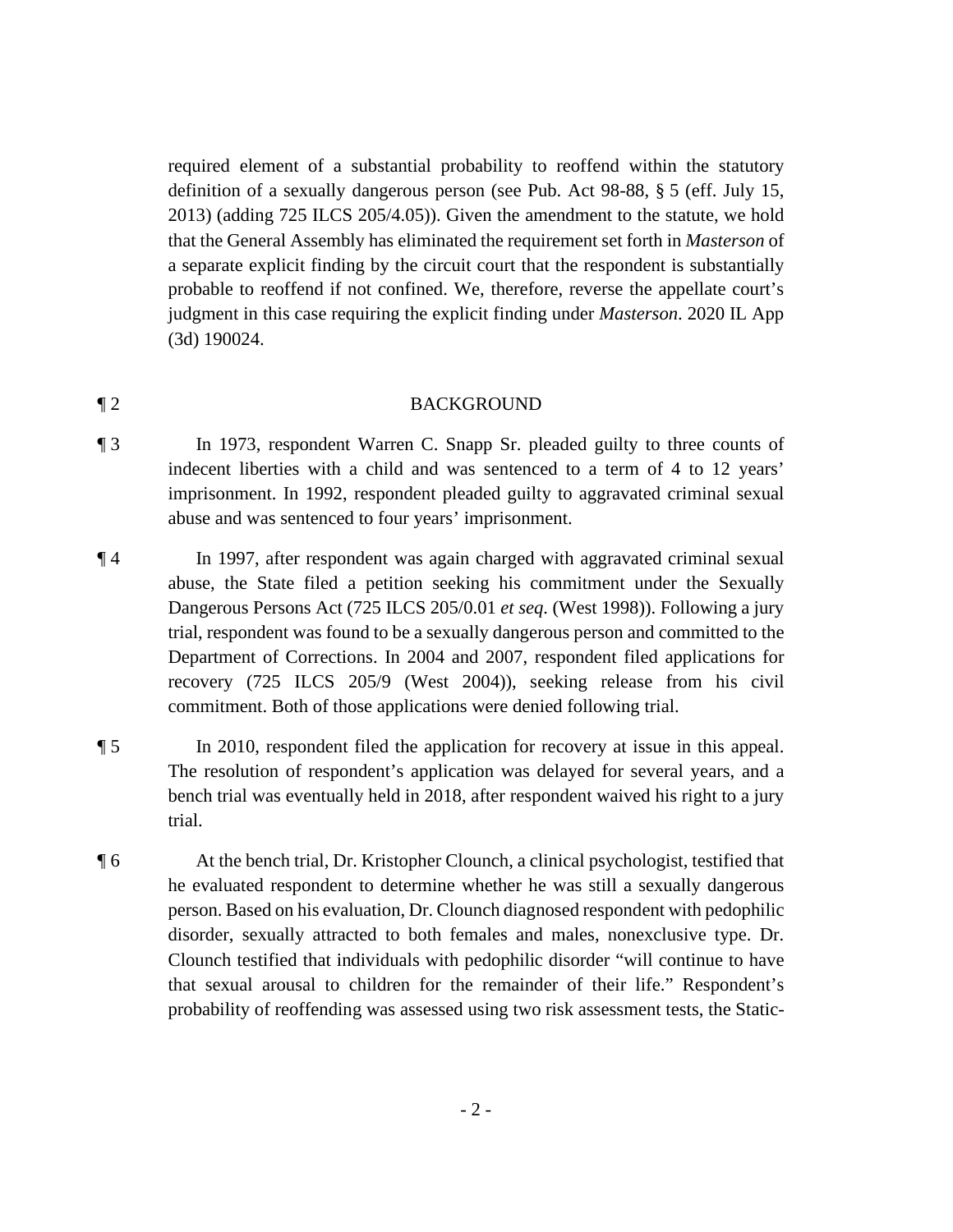99R and the Stable 2007. The combined scores from those two tests placed respondent in the "well above average" category for risk of reoffending. Dr. Clounch testified "individuals that are in the well above average category have been found to reoffend at a rate of three to four times the rate of the average sex offender."

- respondent is "substantially probable to reoffend if not confined" and that he "still ¶ 7 Dr. Clounch also identified additional risk factors presented by respondent that were not considered in the risk assessment tests. Dr. Clounch concluded that meets [the] criteria to be found a sexually dangerous person."
- ¶ 8 Based on the evidence, the circuit court of Will County denied respondent's need of confinement." The circuit court, therefore, remanded respondent to the application for recovery, finding he was "still a sexually dangerous person and in custody of the Department of Corrections.
- ¶ 9 On appeal, respondent contended that the circuit court erred in failing to make an explicit finding that he was substantially probable to reoffend if not confined, as required by this court's decision in *Masterson*. In the alternative, respondent argued that the circuit court's decision denying his application for recovery was against the manifest weight of the evidence.
- substantial probability to reoffend and held that the appropriate remedy for the on respondent's recovery application. *Id.* ¶¶ 9-12. ¶ 10 The appellate court agreed that *Masterson* requires an express finding of a circuit court's failure to make that explicit finding is a remand for a full rehearing on the application for recovery. 2020 IL App (3d) 190024, ¶¶ 7-8. Accordingly, the appellate court vacated the circuit court's judgment and remanded for a new hearing
- respondent is substantially probable to reoffend." *Id.* ¶ 18. Justice Schmidt, ¶ 11 Justice Schmidt dissented, observing that the legislature amended the Act in 2013 to include the requirement of a substantial probability to reoffend within the statutory definition of a sexually dangerous person. *Id.* ¶¶ 15-18 (Schmidt, J., dissenting). Under the amended statute, the circuit court's finding that respondent remains a sexually dangerous person "necessarily encompasses the conclusion that therefore, would have held that the circuit court did not err in failing to make a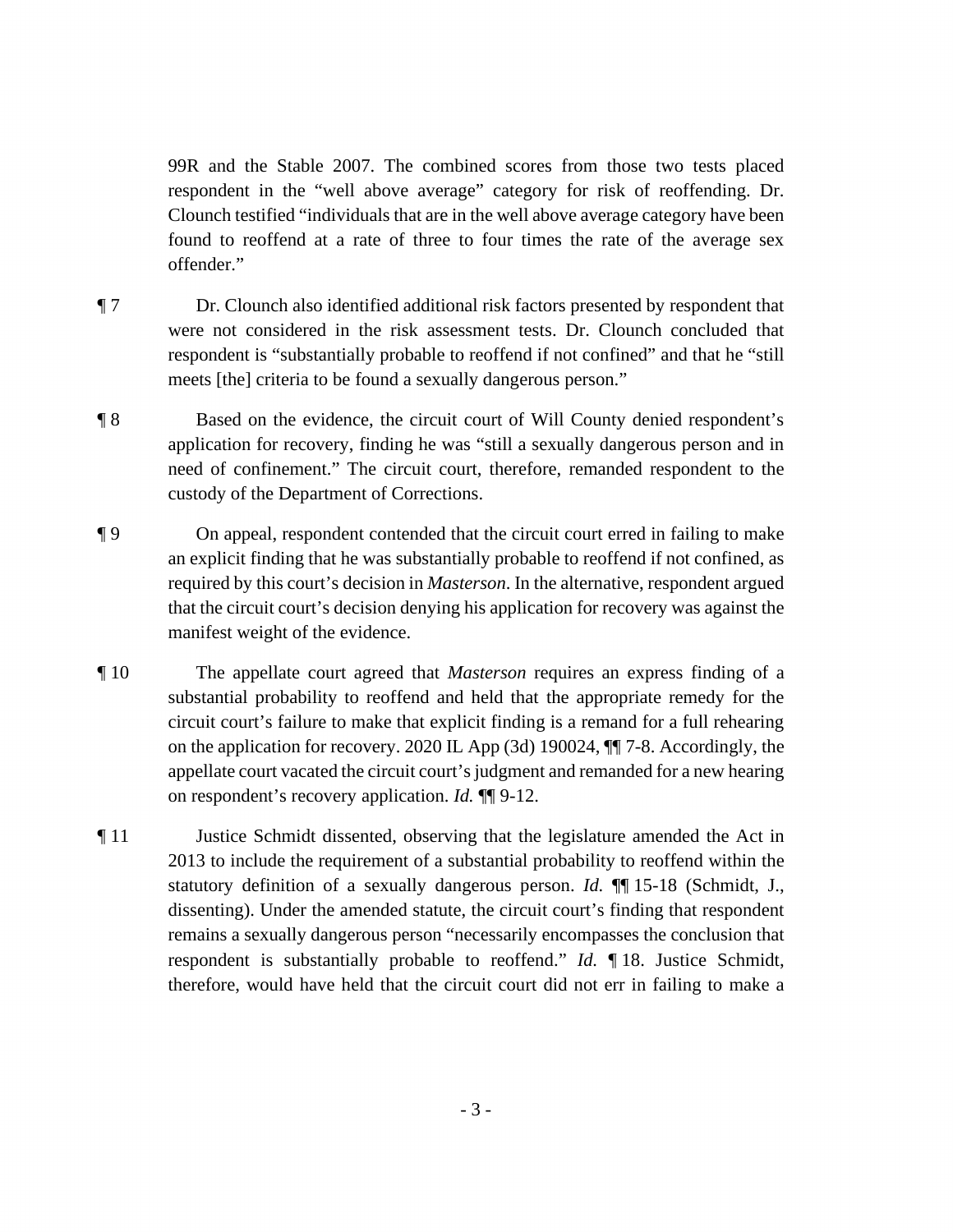separate explicit finding that respondent was substantially probable to reoffend if not confined. *Id.* 

¶ 12 We allowed the State's petition for leave to appeal (Ill. S. Ct. R. 315 (eff. Oct. 1, 2019)) and entered an order on our own motion submitting the case on the briefs without oral argument.

## ¶ 13 I. ANALYSIS

- sexually dangerous person definition the requirement that the respondent is ¶ 14 On appeal to this court, the State asserts that, at the time *Masterson* was decided, the Act did not expressly require the State to prove the respondent was "substantially probable" to reoffend. In *Masterson*, this court held that, in finding a respondent a sexually dangerous person, the circuit court must explicitly state that the respondent is substantially probable to commit sex offenses in the future if not confined, to make "explicit what, perhaps, has been heretofore implicit." *Masterson*, 207 Ill. 2d at 330 The State contends that the General Assembly responded to the decision in *Masterson* by amending the Act to include within the substantially probable to commit sex offenses in the future if not confined. Thus, the State contends that the legislature has eliminated the need for the circuit court to announce a separate express finding of a substantial probability to reoffend in determining that a respondent remains a sexually dangerous person.
- redundant for the circuit court to find respondent is a sexually dangerous person probable to reoffend. The State, therefore, contends that this court should hold it is ¶ 15 According to the State, the amendment to the Act renders it unnecessary and and to also explicitly state he is substantially probable to reoffend. Under the amended statute, the circuit court's determination that respondent is a sexually dangerous person necessarily encompasses the finding that he is substantially no longer necessary for circuit courts to make the separate finding that a respondent is substantially probable to reoffend, as required by *Masterson*.
- concedes "it is reasonable to conclude that *Masterson*'s requirement of an explicit ¶ 16 In his brief, respondent asserts the State's argument "that the 2013 amendment to the [Act] obviated *People v. Masterson* is most likely correct." Respondent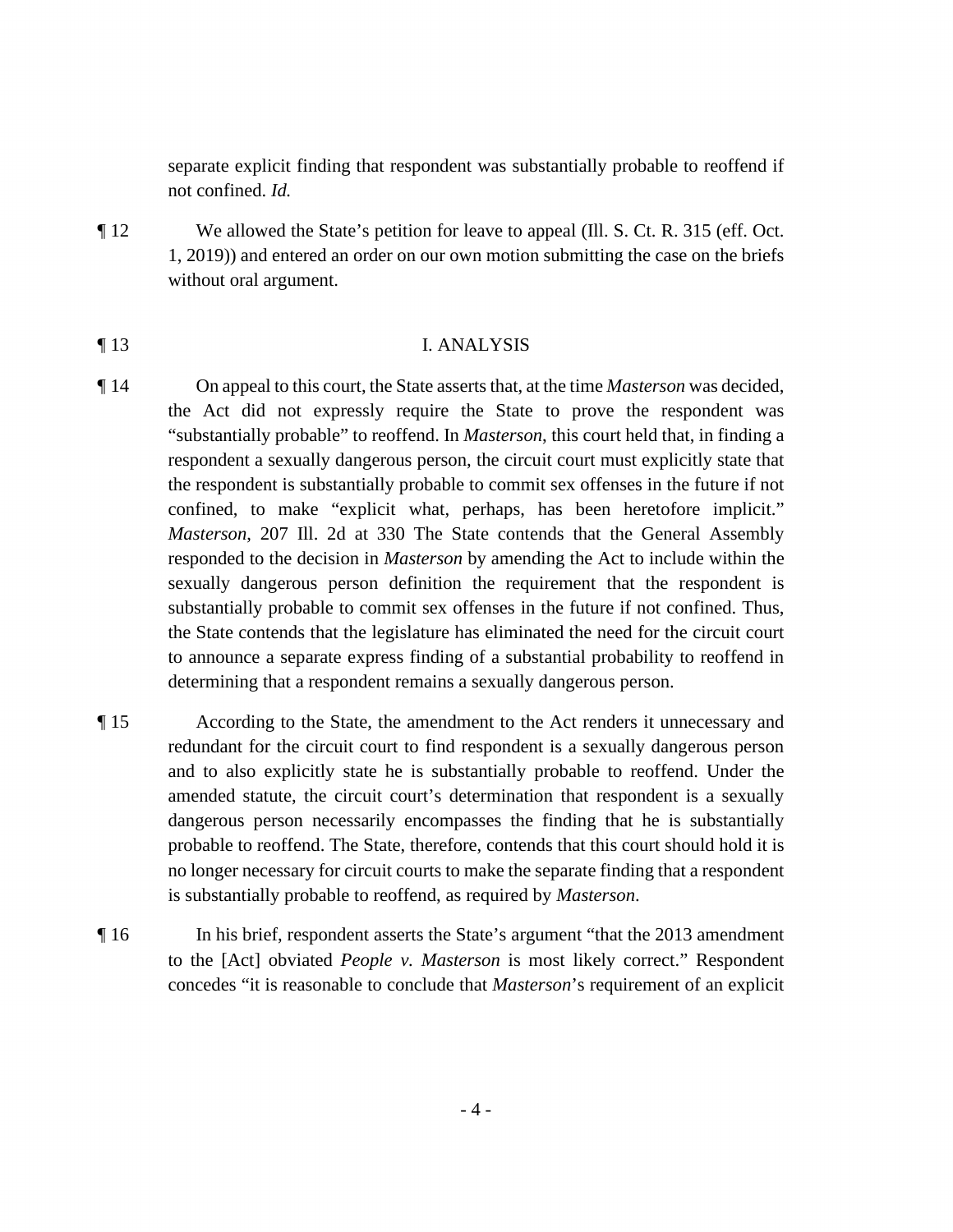finding that a [respondent] is 'substantially probable' to reoffend is no longer required."

 ¶ 17 We agree with the parties. In *Masterson*, this court considered whether the respondent's commitment under the Act violated his constitutional right to due process of law. *Id.* at 317. At that time, section 1.01 of the Act defined "sexually dangerous persons" as

> "[a]ll persons suffering from a mental disorder, which mental disorder has existed for a period of not less than one year, immediately prior to the filing of the petition hereinafter provided for, coupled with criminal propensities to the commission of sex offenses, and who have demonstrated propensities toward acts of sexual assault or acts of sexual molestation of children \*\*\*." 725 ILCS [205/1.01](https://205/1.01) (West 1998).

 Commitment Act required a finding of a substantial probability that the respondent ¶ 18 We observed that, unlike the version of the Sexually Violent Persons Commitment Act in effect at the time (725 ILCS 207/1 *et seq.* (West 2000)), the Act did not "*specifically* address the probability or likelihood that the subject of the proceeding will engage in sexual offenses in the future." (Emphasis in original.) *Masterson*, 207 Ill. 2d at 319. A commitment under the Sexually Violent Persons would engage in proscribed sexual conduct in the future. *Id.* at 328 (citing 725 ILCS 207/5(f) (West 2000)). Given that "[d]angerousness and lack of control are the touchstones for civil commitment under [*Kansas v. Hendricks*, 521 U.S. 346 (1997)]," we concluded it was a matter of legislative oversight that the Act was not amended to include express language requiring a finding of a substantial probability to reoffend. *Id.* at 328-29.

 the future before he or she may be committed under the Act," to "mak[e] explicit the Act (725 ILCS [205/1.01](https://205/1.01) (West 2000)) "must hereafter be accompanied by an ¶ 19 This court, therefore, clarified that "a person must present a danger to offend in what, perhaps, has been heretofore implicit" in section 1.01 of the Act. *Id.* at 330. Thus, this court held that a finding of sexual dangerousness under section 1.01 of explicit finding that it is 'substantially probable' the person subject to the commitment proceeding will engage in the commission of sex offenses in the future if not confined." *Masterson*, 207 Ill. 2d at 330.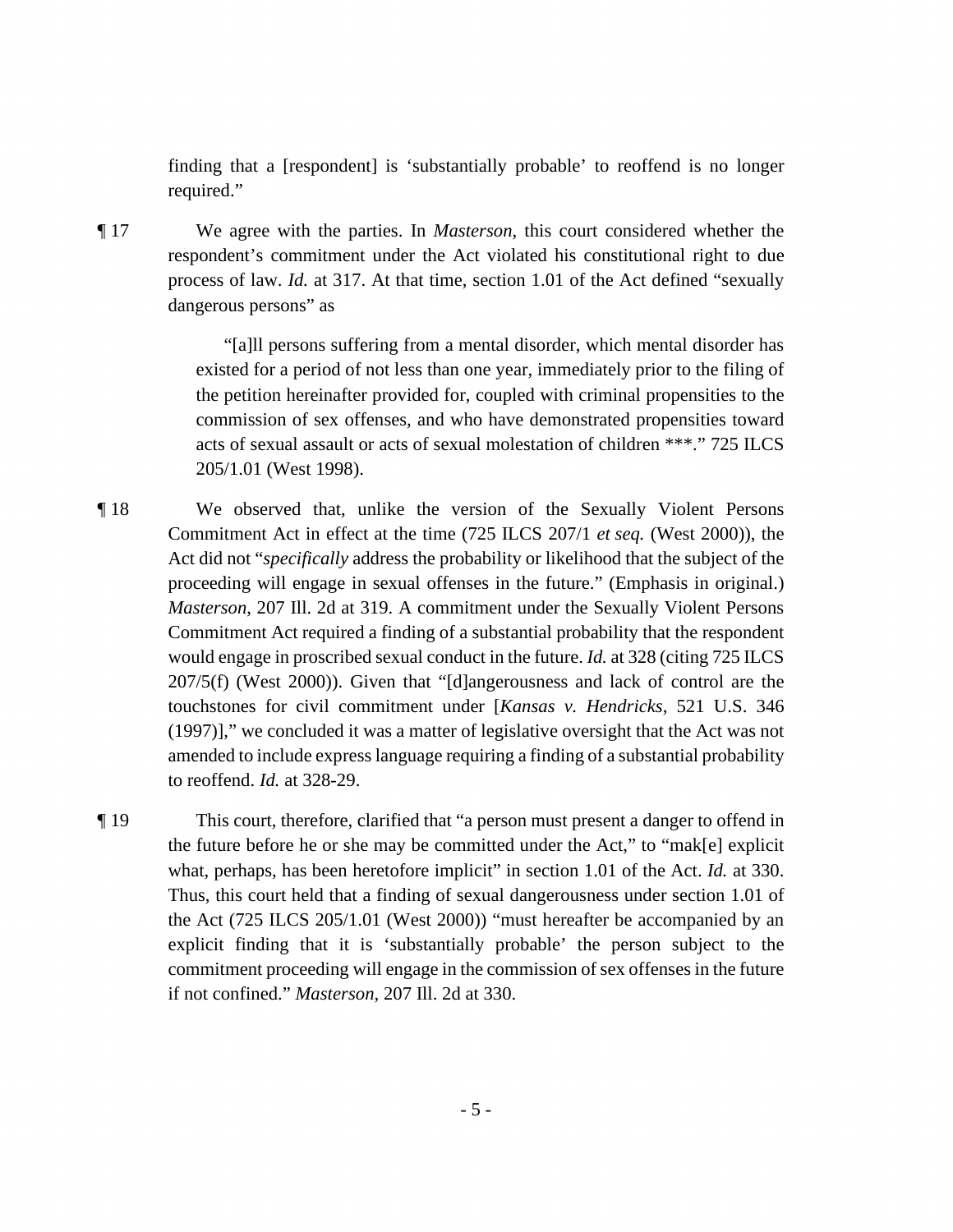- preamendment version of the Act. *Id.* ¶¶ 27, 37 (citing 725 ILCS [205/1.01](https://205/1.01) (West ¶ 20 This court subsequently reaffirmed that to classify a respondent as a sexually dangerous person under the Act, the circuit court must make an explicit finding that the respondent is substantially probable to commit sex offenses in the future if not confined. *People v. Bingham*, 2014 IL 115964, ¶¶ 32-35 (citing *Masterson*, 207 Ill. 2d at 330). The decision in *Bingham*, however, was also based on the 2010)).
- identified in *Masterson*. The Act's definition of a "sexually dangerous person" ¶ 21 In 2013, the General Assembly amended the Act, addressing the deficiency remained unchanged and continued to require proof that a person (1) suffered from a mental disorder existing for at least one year prior to the filing of the petition, (2) demonstrated criminal propensities to the commission of sex offenses, and (3) demonstrated propensities toward acts of sexual assault or sexual molestation of children. 725 ILCS [205/1.01](https://205/1.01) (West 2014). The 2013 amendment added a provision, however, stating:

 future if not confined." Pub. Act 98-88, § 5 (eff. July 15, 2013) (adding 725 "For the purposes of this Act, 'criminal propensities to the commission of sex offenses' means that it is substantially probable that the person subject to the commitment proceeding will engage in the commission of sex offenses in the ILCS [205/4.05](https://205/4.05)).

- probability to reoffend into the statutory definition of a sexually dangerous person. that the circuit court knew of the amendment requiring a finding that respondent ¶ 22 The Act, therefore, now incorporates the required finding of a substantial We presume that trial courts know and follow the law unless the record demonstrates otherwise. *People v. Jordan*, 218 Ill. 2d 255, 269 (2006) (citing *People v. Blair*, 215 Ill. 2d 427, 449 (2005)). Accordingly, in this case, we presume was substantially probable to reoffend as an element of the sexually dangerous person definition.
- ¶ 23 Under the amended Act, it is unnecessary for a circuit court to make a separate express finding that the respondent is substantially probable to reoffend after finding the respondent is a sexually dangerous person. The statute, as amended, incorporates the finding of a substantial probability to reoffend into the definition of a sexually dangerous person. The circuit court's judgment that respondent is still